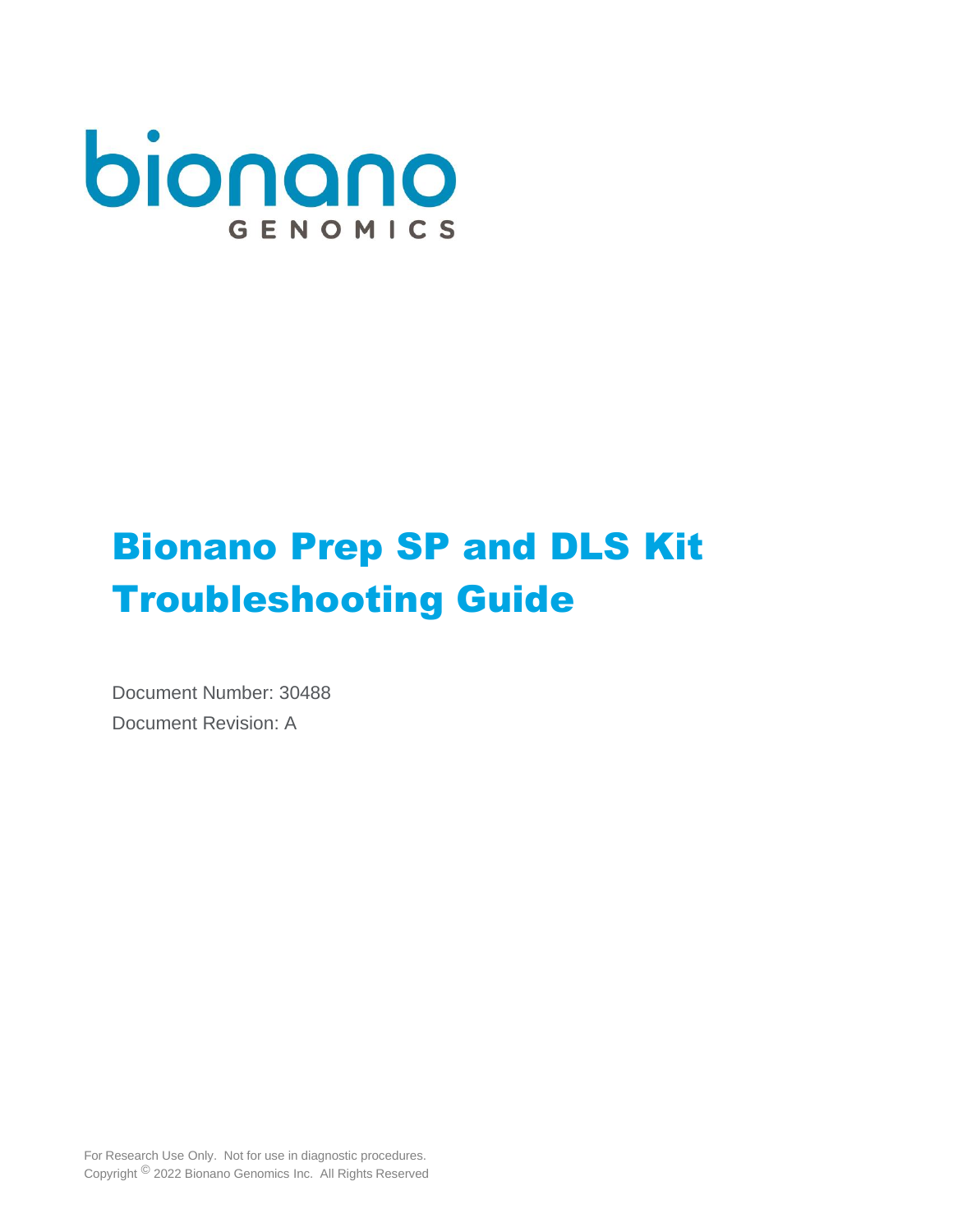

## **Table of Contents**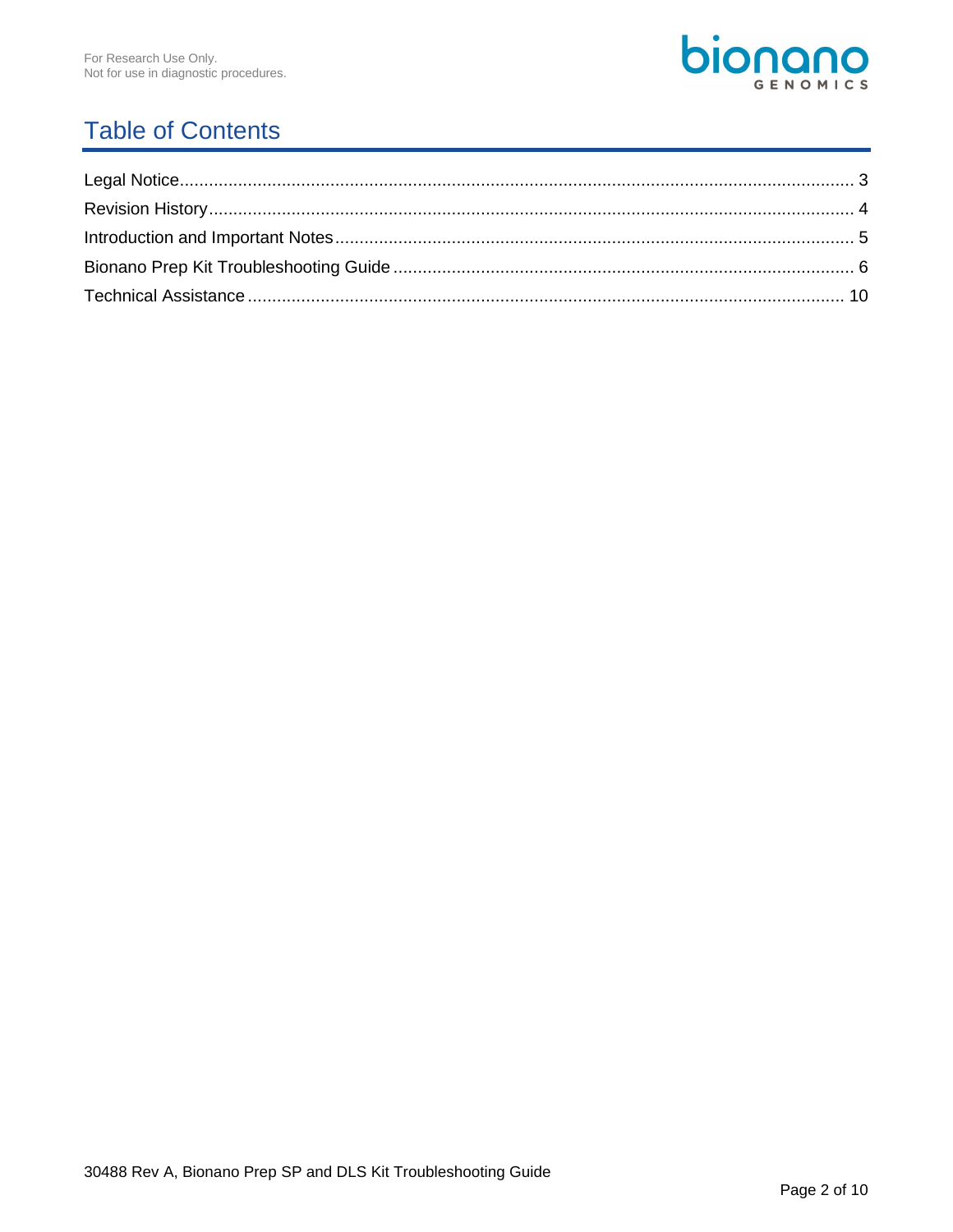

## Legal Notice

#### **For Research Use Only. Not for use in diagnostic procedures.**

This material is protected by United States Copyright Law and International Treaties. Unauthorized use of this material is prohibited. No part of the publication may be copied, reproduced, distributed, translated, reverseengineered or transmitted in any form or by any media, or by any means, whether now known or unknown, without the express prior permission in writing from Bionano Genomics. Copying, under the law, includes translating into another language or format. The technical data contained herein is intended for ultimate destinations permitted by U.S. law. Diversion contrary to U. S. law prohibited. This publication represents the latest information available at the time of release. Due to continuous efforts to improve the product, technical changes may occur that are not reflected in this document. Bionano Genomics reserves the right to make changes in specifications and other information contained in this publication at any time and without prior notice. Please contact Bionano Genomics Customer Support for the latest information.

BIONANO GENOMICS DISCLAIMS ALL WARRANTIES WITH RESPECT TO THIS DOCUMENT, EXPRESSED OR IMPLIED, INCLUDING BUT NOT LIMITED TO THOSE OF MERCHANTABILITY OR FITNESS FOR A PARTICULAR PURPOSE. TO THE FULLEST EXTENT ALLOWED BY LAW, IN NO EVENT SHALL BIONANO GENOMICS BE LIABLE, WHETHER IN CONTRACT, TORT, WARRANTY, OR UNDER ANY STATUTE OR ON ANY OTHER BASIS FOR SPECIAL, INCIDENTAL, INDIRECT, PUNITIVE, MULTIPLE OR CONSEQUENTIAL DAMAGES IN CONNECTION WITH OR ARISING FROM THIS DOCUMENT, INCLUDING BUT NOT LIMITED TO THE USE THEREOF, WHETHER OR NOT FORESEEABLE AND WHETHER OR NOT BIONANO GENOMICS IS ADVISED OF THE POSSIBILITY OF SUCH DAMAGES.

#### **Patents**

Products of Bionano Genomics® may be covered by one or more U.S. or foreign patents.

#### **Trademarks**

The Bionano Genomics logo and names of Bionano Genomics products or services are registered trademarks or trademarks owned by Bionano Genomics in the United States and certain other countries.

Bionano Genomics®, Irys®, IrysView®, IrysChip®, IrysPrep®, IrysSolve®, Saphyr®, Saphyr Chip®, Bionano Access®, and Bionano EnFocus™ are trademarks of Bionano Genomics, Inc. All other trademarks are the sole property of their respective owners.

No license to use any trademarks of Bionano Genomics is given or implied. Users are not permitted to use these trademarks without the prior written consent of Bionano Genomics. The use of these trademarks or any other materials, except as permitted herein, is expressly prohibited and may be in violation of federal or other applicable laws.

© Copyright 2022 Bionano Genomics, Inc. All rights reserved.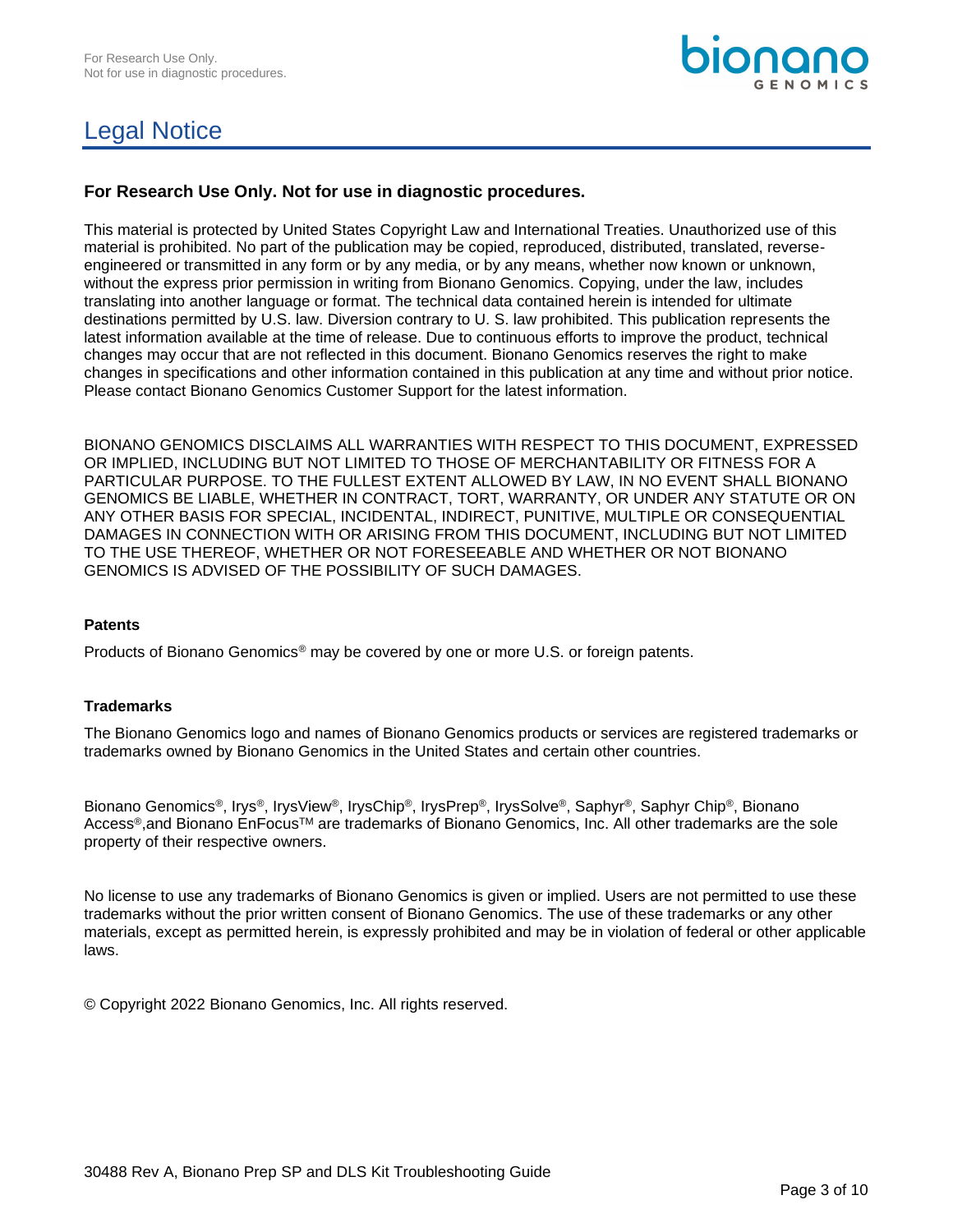

### **Revision History**

**Revision Notes A Initial Release**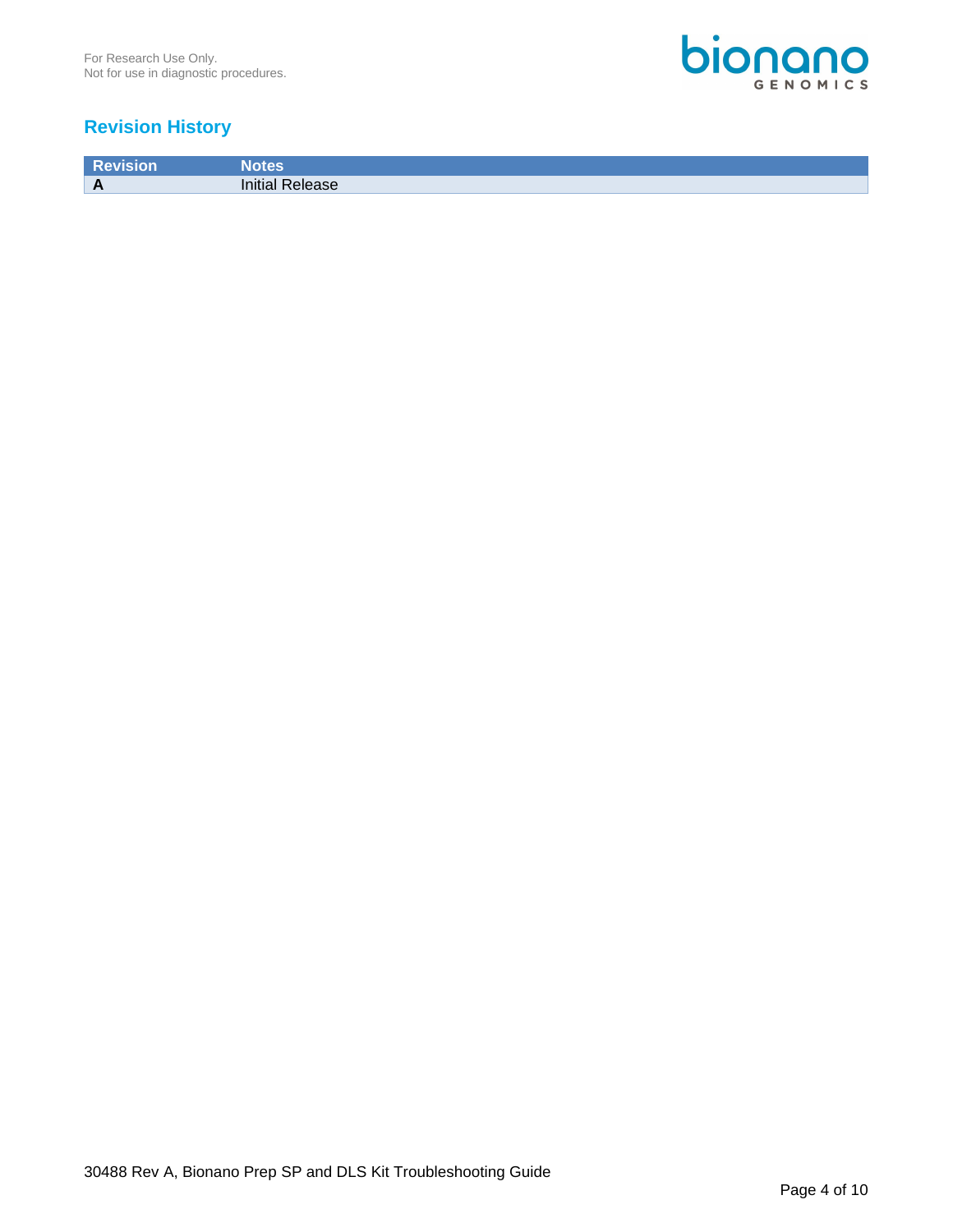## Introduction and Important Notes

### **Introduction:**

The Bionano Prep SP and DLS Kit Troubleshooting Guide includes information regarding the use of the Bionano Prep SP and DLS Kits. Protocols supported by this guide include the following:

- 30206, Bionano Prep Direct Label and Stain (DLS) Protocol
- 30339, Bionano Prep SP Tissue and Tumor DNA Isolation Protocol
- 30395, Bionano Prep SP Frozen Human Blood DNA Isolation Protocol v2
- 30396, Bionano Prep SP Fresh Cells DNA Isolation Protocol v2
- 30397, Bionano Prep SP Fresh Human Blood DNA Isolation Protocol v2
- 30398, Bionano Prep SP Frozen Cell Pellet DNA Isolation Protocol v2
- 30399, Bionano Prep SP BMA DNA Isolation Protocol v2
- 30400, Bionano Prep SP Brain Tissue DNA Isolation Tech Note
- 30403, Bionano Prep SP Amnio and CVS Culture DNA Isolation Protocol

#### **Important Notes:**

The intention of this guide is to provide suggestions for resolution of errors that can affect optimum performance regarding a specific sample type or workflow. These suggestions have not been validated by Bionano and some recommended options include the use of additional reagent volume, which will result in less than the 10 standard reactions the kit was designed for.

It is the responsibility of the user to follow all protocols and to store products according to specified conditions as improper storage could cause degradation of reagents. For further questions and/or additional support please refer to the Technical Assistance section at the end of this document.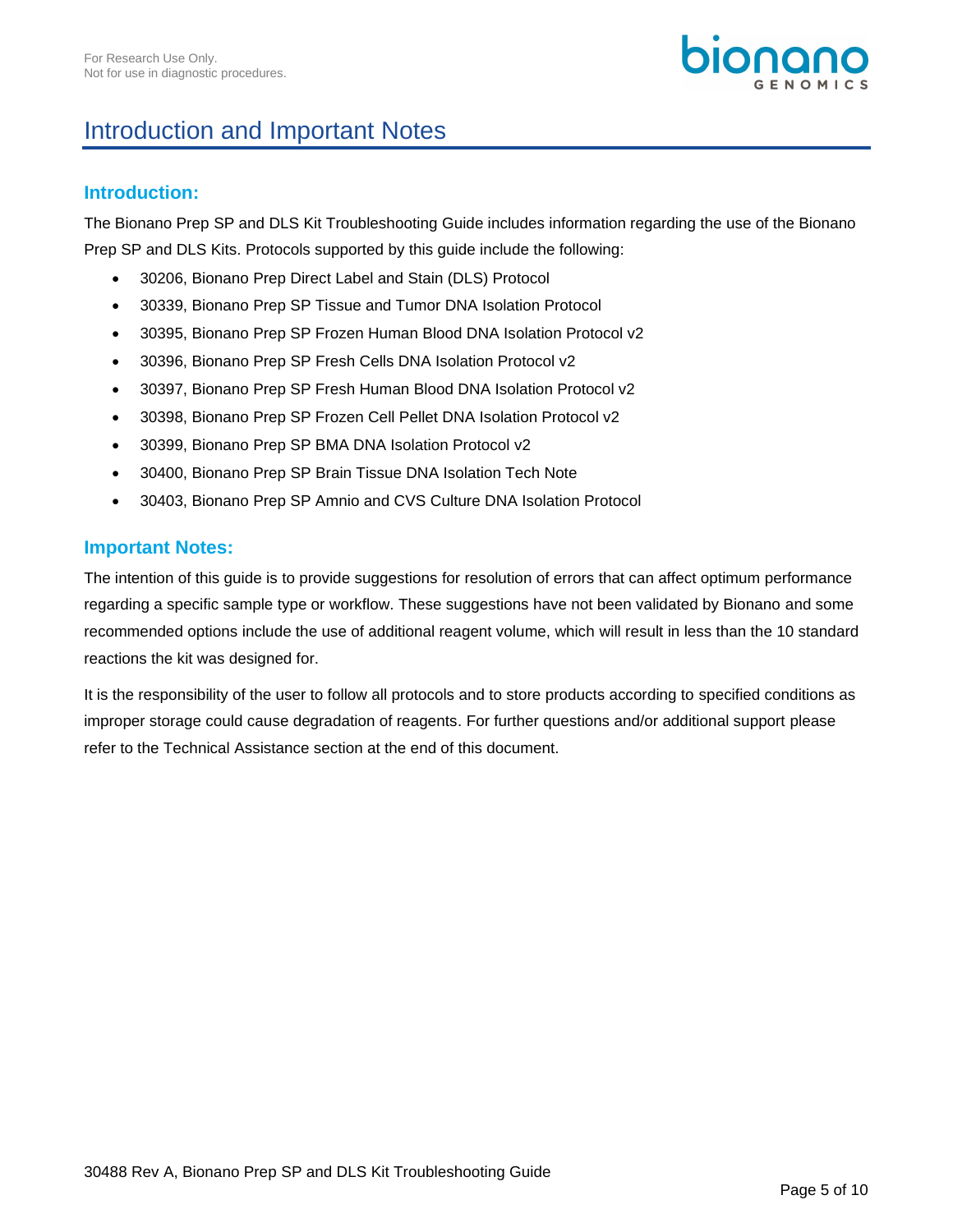

## Bionano Prep SP and DLS Kit Troubleshooting Guide

| <b>Customer</b><br>Question                                          | <b>Observation</b>                                                                                                          | <b>Potential Cause</b>                                                                                             | <b>Options to Resolve</b>                                                                                                                                                                                                                                                                      |
|----------------------------------------------------------------------|-----------------------------------------------------------------------------------------------------------------------------|--------------------------------------------------------------------------------------------------------------------|------------------------------------------------------------------------------------------------------------------------------------------------------------------------------------------------------------------------------------------------------------------------------------------------|
| Why am I not<br>getting enough<br>DNA from the<br>labeling reaction? | <b>Bionano Prep</b><br><b>DLS: Membrane</b><br>does not wet<br>10<br>within<br>minutes                                      | Issue with the<br>membrane that is<br>preventing proper<br>wetting                                                 | Discard membrane and perform wetting<br>step with a new membrane.                                                                                                                                                                                                                              |
|                                                                      | <b>Bionano Prep</b><br>DLS: Low DNA<br>recovery from<br>membrane as<br>determined by<br>post-stain Qubit<br>HS quantitation | DNA is too viscous to<br>fully remove from<br>membrane using the<br>recommended pipette<br>setting in the protocol | Set the pipette to 50 ul (or up to 100 ul)<br>and move the tip back and forth across<br>the membrane to ensure all DNA is<br>removed.                                                                                                                                                          |
|                                                                      |                                                                                                                             | DNA is non-<br>homogenous before<br>beginning DLS                                                                  | Perform additional mixing of the DNA<br>with a wide-bore pipette tip (5x up and<br>down). Allow DNA to homogenize at<br>room temperature overnight. Repeat<br>quantitation with the Qubit BR assay<br>and then repeat DLS if the concentration<br>is within $36 - 150$ ng/ul with $CV < 0.3$ . |
|                                                                      |                                                                                                                             | Qubit BR/HS reagents<br>are not performing<br>optimally                                                            | Repeat quantitation with new Qubit kit<br>reagents.                                                                                                                                                                                                                                            |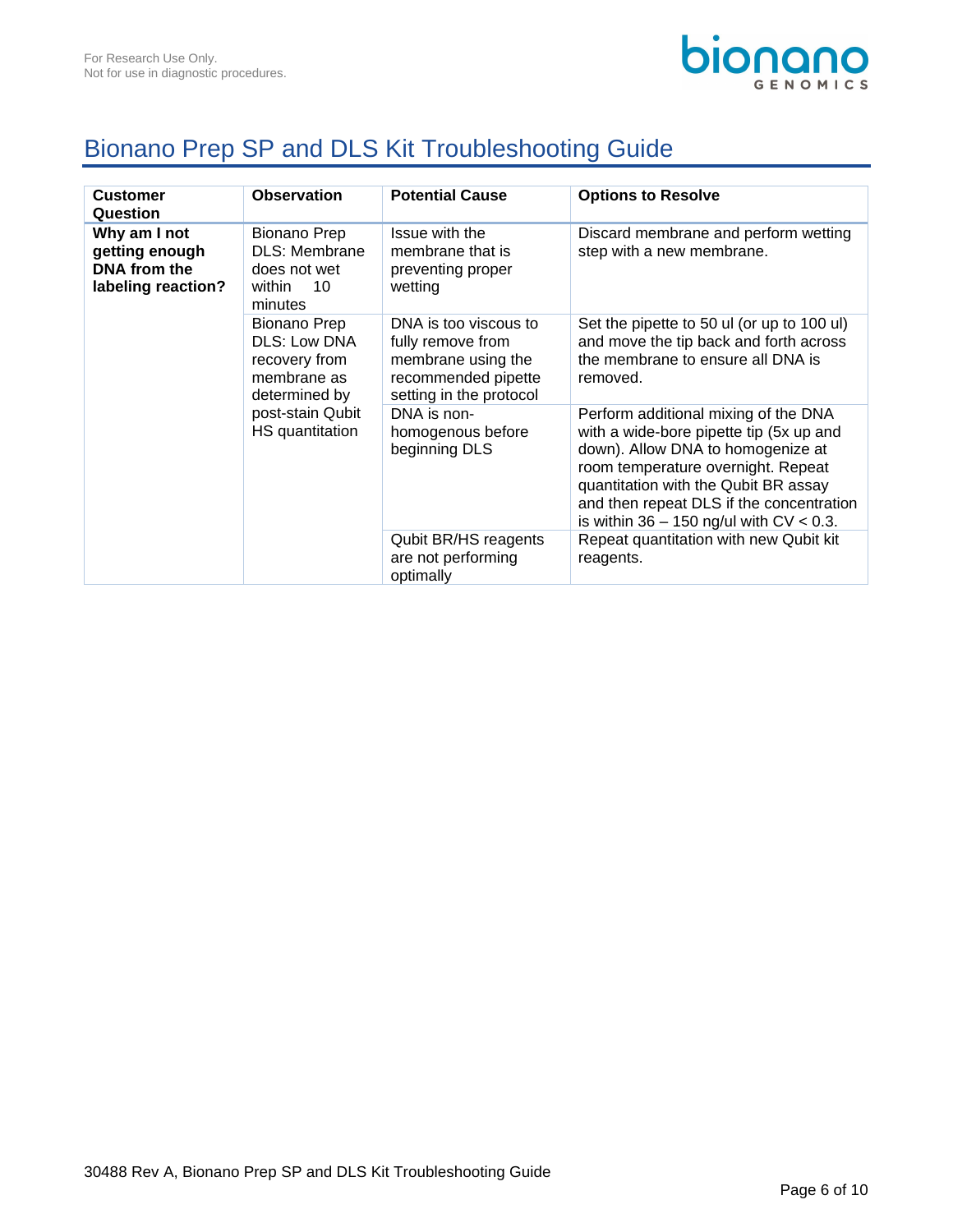

| <b>Customer</b><br>Question     | <b>Observation</b>                               | <b>Potential Cause</b>                                                                                                            | <b>Options to Resolve</b>                                                                                                                                                                                                                                                                                                                   |
|---------------------------------|--------------------------------------------------|-----------------------------------------------------------------------------------------------------------------------------------|---------------------------------------------------------------------------------------------------------------------------------------------------------------------------------------------------------------------------------------------------------------------------------------------------------------------------------------------|
| Why is my label<br>density low? | Average Label<br>Density per<br>100kbp is $< 14$ | Inadequate mixing of<br>highly viscous DNA with<br>labeling reagents at the<br>start of DLS                                       | Increase the number of up and down<br>pipetting cycles (up to 8 cycles) or<br>increase the speed of pipetting. Refer to<br>the training video on the Bionano<br>Support page for detailed instructions:<br>https://bionanogenomics.com/videos/dls-<br>master-mix-mixing/                                                                    |
|                                 |                                                  | DNA isolated from<br>tissue is not sufficiently<br>purified during SP<br>isolation (can be<br>identified by a hazy<br>appearance) | Add an additional 0.5 ul DLE-1 to the<br>labeling reaction and increase the<br>incubation time in Proteinase K to 1 hour<br>during DLS. If label density remains low,<br>then DNA isolation should be repeated.                                                                                                                             |
|                                 |                                                  | Inhibitory substances in<br><b>DNA</b>                                                                                            | Increase incubation time in Proteinase K<br>and LBB to 1 hour (15 minutes end-<br>over-end, 45 minutes on benchtop)<br>during SP isolation and/or add an<br>additional 0.5 ul DLE-1 to the labeling<br>reaction and increase labeling time up to<br>4 hours and increase the incubation time<br>in Proteinase K to<br>1 hour during<br>DLS. |
|                                 |                                                  | Post-stain DNA<br>concentration is $> 12$<br>ng/ul                                                                                | Perform additional mixing of the isolated<br>DNA with a wide-bore pipette tip (5x up<br>and down). Allow DNA to homogenize at<br>room temperature overnight. Repeat<br>quantitation with the Qubit BR assay<br>and then repeat DLS if the concentration<br>is within $36 - 150$ ng/ul with $CV < 0.3$ .                                     |
|                                 |                                                  | PMSF has degraded                                                                                                                 | Repeat SP isolation with new aliquot<br>from stock bottle of PMSF or use a new<br>bottle of PMSF (confirm that it is not<br>expired).                                                                                                                                                                                                       |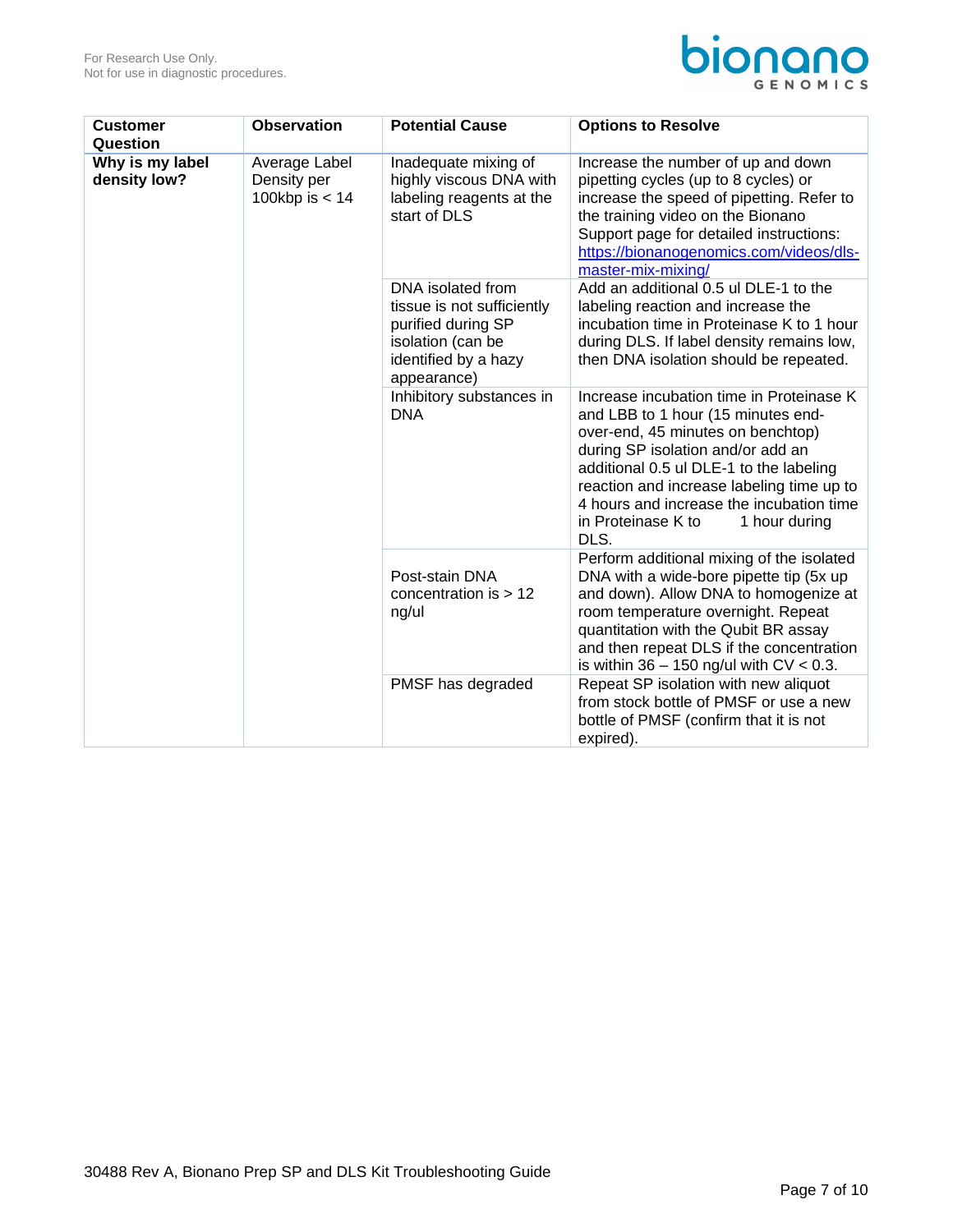

| <b>Customer</b><br>Question | <b>Observation</b>                     | <b>Potential Cause</b>                                                                                                               | <b>Options to Resolve</b>                                                                                                                                                                                                                                                                                                                                                                     |
|-----------------------------|----------------------------------------|--------------------------------------------------------------------------------------------------------------------------------------|-----------------------------------------------------------------------------------------------------------------------------------------------------------------------------------------------------------------------------------------------------------------------------------------------------------------------------------------------------------------------------------------------|
| Why are my N50s<br>low?     | Average N50 ≥ 150kbp<br>$is < 230$ kbp | Low cell viability in fresh<br>or frozen cell pellets -<br>dead or dying cells are<br>pelleted down while<br>performing SP isolation | Centrifuge cells at 300 x g for 10<br>min at 4C. Remove supernatant<br>with a pipette and count pelleted<br>cells to determine input into SP<br>isolation.                                                                                                                                                                                                                                    |
|                             |                                        | Size reduction of DNA<br>during homogenization at<br>end of SP isolation                                                             | Skip the shearing steps after<br>elution but proceed with end over<br>end homogenization.                                                                                                                                                                                                                                                                                                     |
|                             |                                        | Size reduction of DNA<br>during centrifugation step<br>to remove DNA from the<br>Nanobind after incubation<br>in Elution Buffer      | Increase DNA elution time from 20<br>minutes to 2 h or overnight at<br>Room Temperature to facilitate<br>more effective "passive" DNA<br>elution.                                                                                                                                                                                                                                             |
|                             |                                        | Additional shearing is<br>required due to high<br>eluate viscosity                                                                   | Elute in a larger volume, up to 100<br>ul.                                                                                                                                                                                                                                                                                                                                                    |
|                             |                                        | Nuclease contamination                                                                                                               | Ensure that only nuclease-free<br>water is used for all protocol steps.<br>Note: water provided in Bionano<br>Kits is nuclease-free.                                                                                                                                                                                                                                                          |
|                             |                                        | Compromised starting<br>sample quality                                                                                               | 1. Minimize time from tissue<br>isolation to flash freezing.<br>2. Post-mortem isolation of tissues<br>should be done ASAP as DNA<br>degradation continues over time.<br>3. Blood samples should be<br>collected in EDTA tubes.<br>4. Blood samples should be<br>processed within 4 days post-<br>draw.<br>5. DNA stabilizer needs to be<br>added to heparin BMAs or blood<br>before freezing |
|                             |                                        | Freeze-thaw cycles                                                                                                                   | Take care to avoid any additional<br>freeze-thaw cycles of starting<br>sample.                                                                                                                                                                                                                                                                                                                |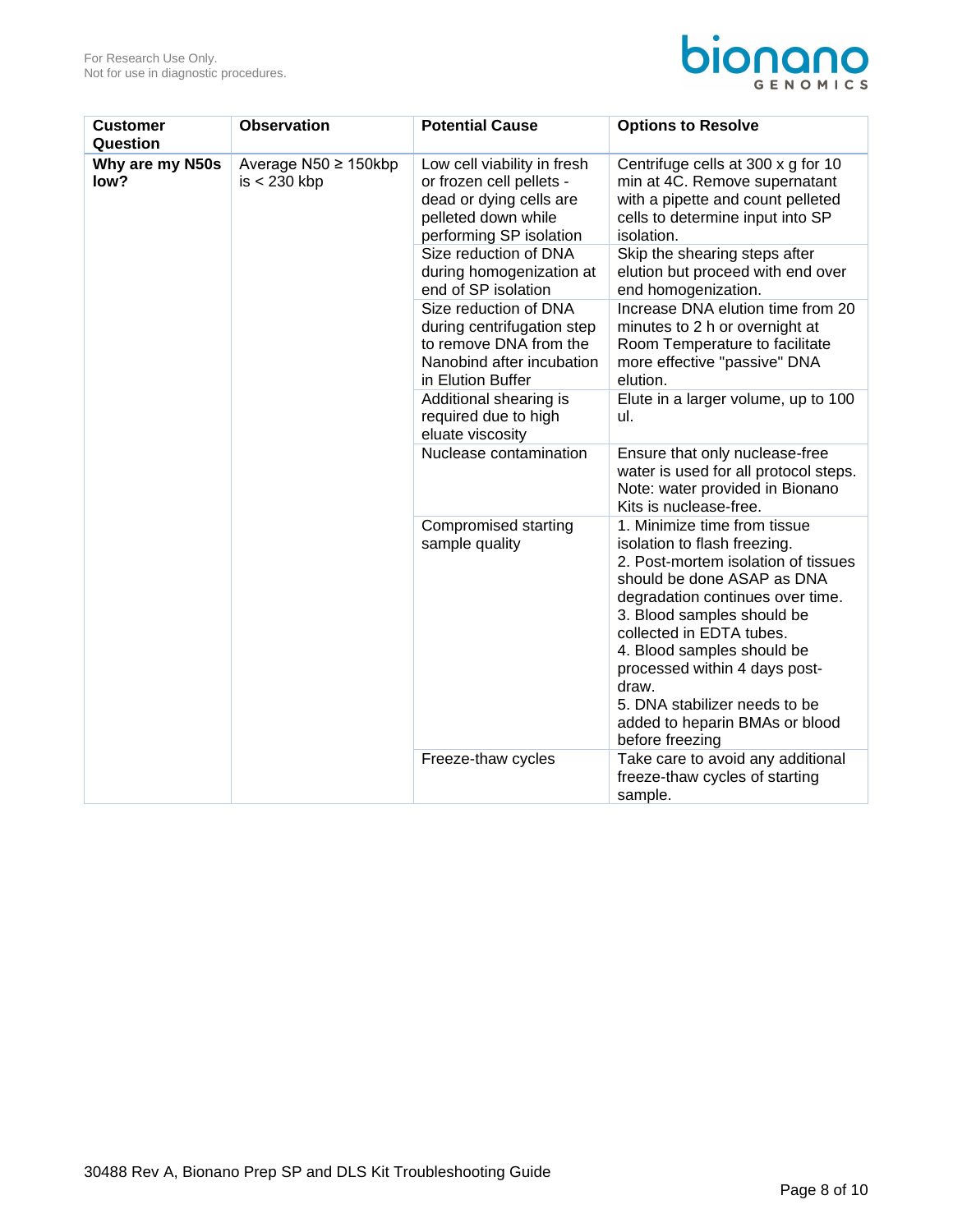

| <b>Customer</b><br>Question      | <b>Observation</b>                                       | <b>Potential Cause</b>                                                                                                                                                                                   | <b>Options to Resolve</b>                                                                                                                                                                                                                                                                                     |
|----------------------------------|----------------------------------------------------------|----------------------------------------------------------------------------------------------------------------------------------------------------------------------------------------------------------|---------------------------------------------------------------------------------------------------------------------------------------------------------------------------------------------------------------------------------------------------------------------------------------------------------------|
| Why is my DNA<br>throughput low? | Average DNA collection<br>rate is $< 40$ Gbp per<br>scan | Old version of<br><b>Instrument Control</b><br>Software (ICS) was used                                                                                                                                   | Update Saphyr system to ICS<br>version 5.2 or above.                                                                                                                                                                                                                                                          |
|                                  |                                                          | Average $N50 \geq 150$ kbp<br>is $< 230$ kbp                                                                                                                                                             | Refer to troubleshooting<br>instructions for low N50s above.                                                                                                                                                                                                                                                  |
|                                  |                                                          | Post-stain Qubit HS<br>DNA concentration is <<br>4 ng/ul                                                                                                                                                 | Perform additional mixing of the<br>isolated DNA with a wide-bore<br>pipette tip (5x up and down). Allow<br>DNA to homogenize at room<br>temperature overnight. Repeat<br>quantitation with the Qubit BR<br>assay and then repeat DLS if the<br>concentration is within $36 - 150$<br>ng/ul with $CV < 0.3$ . |
|                                  |                                                          | Post-stain Qubit HS<br>DNA concentration is ><br>12 ng/ul indicating<br>underestimate of original<br>SP DNA concentration,<br>resulting in Saphyr Chip<br>clogging                                       | Perform additional mixing of the<br>isolated DNA with a wide-bore<br>pipette tip (5x up and down). Allow<br>DNA to homogenize at room<br>temperature overnight. Repeat<br>quantitation with the Qubit BR<br>assay and then repeat DLS if the<br>concentration is within $36 - 150$<br>ng/ul with $CV < 0.3$ . |
|                                  |                                                          | DNA throughput<br>decreases progressively<br>with each scan, which<br>may indicate that<br>material in the SP DNA<br>prep from cells or<br>tissues is clogging the<br>nanochannels of the<br>Saphyr Chip | Increase incubation time in<br>Proteinase K and LBB to 1 hour<br>during SP isolation and/or increase<br>the incubation time in Proteinase K<br>to 1 hour during DLS.                                                                                                                                          |